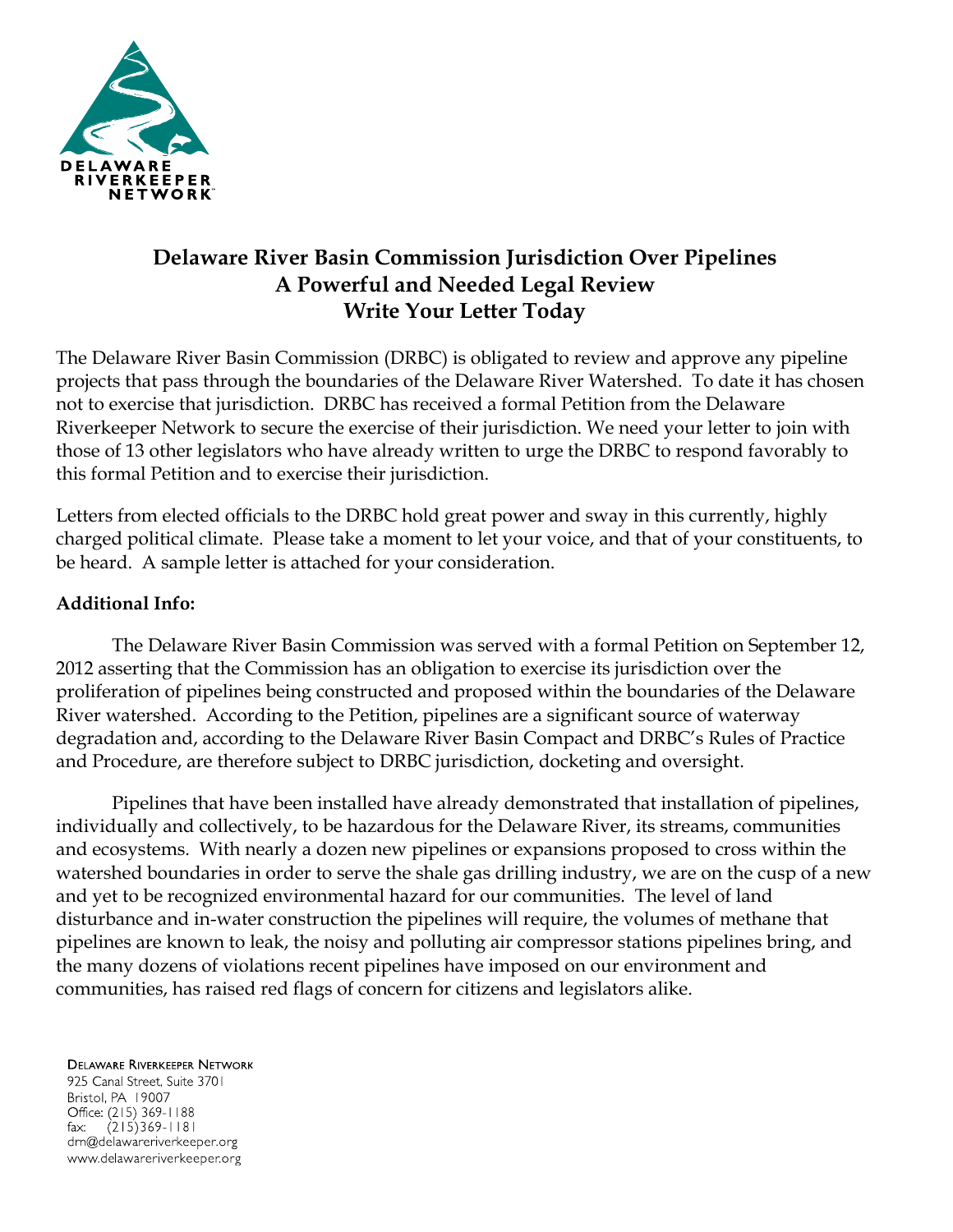Before the July DRBC meeting, thirteen state legislators, the Pike County Commissioners, and thirty-two organizations including the Delaware Riverkeeper Network, wrote letters urging the DRBC to exercise jurisdiction over pipelines.

The Delaware River Basin Compact, which provides for the mission and mandates of the DRBC, obligates the Commission to review all projects with substantial effects on the water resources of the Basin for consistency with their Comprehensive Plan. There are no limitations or exceptions within the DRBC Compact or its Rules of Practice or Procedure that would exempt pipelines from DRBC jurisdiction. Furthermore, according to the Petition, pipelines proposed and in general, individually and cumulatively:

- will include "significant disturbance of ground cover affecting water resources";
- have already been referred to the DRBC by the National Park Service for action under the Rules of Practice and Procedure;
- will affect reaches of the Delaware River designated as Special Protection Waters, which, according to DRBC regulations, cannot be degraded;
- could "pass in, on, under, or across .... recreation project areas as designated in the Comprehensive Plan" of the DRBC such as the Delaware Water Gap National Recreation Area.

Please join us and send your important letter today to protect the Delaware River Basin and the livelihoods and life the River sustains:

Carol Collier, Executive Director Delaware River Basin Commission 25 State Police Drive P.O. Box 7360 West Trenton, NJ 08628-0360

Emails should be directed to: Paula.Schmitt@drbc.state.nj.us

For any questions please contact the Delaware Riverkeeper Network: Maya K. van Rossum, the Delaware Riverkeeper, 215 369 1188 ext 102 (office & cell) Jane Davenport, Senior Attorney for the Delaware Riverkeeper Network, 215 369 1188 ext 106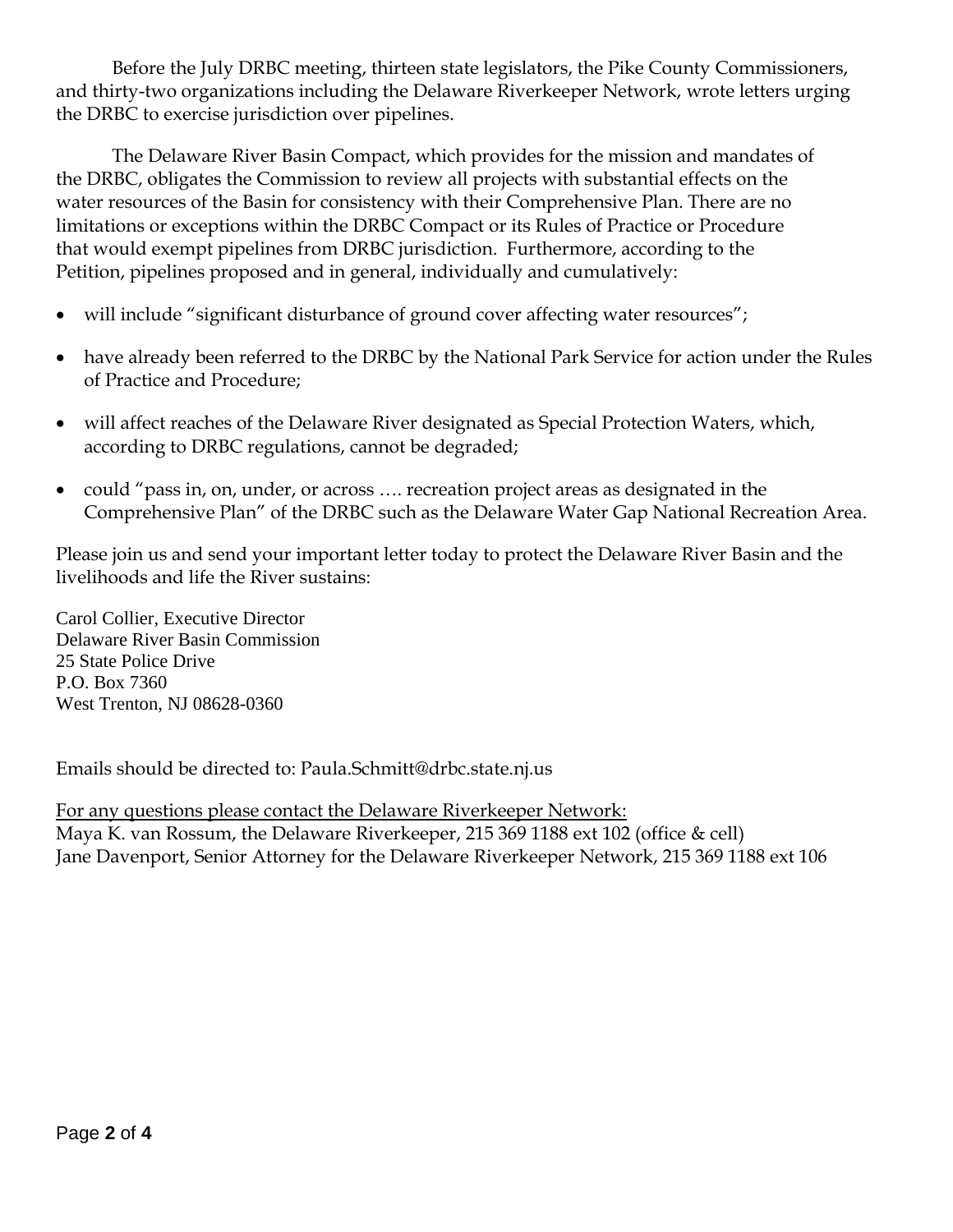## **Suggested Legislator Sample Letter**

Carol Collier, Executive Director Delaware River Basin Commission 25 State Police Drive P.O. Box 7360 West Trenton, NJ 08628-0360

Dear Ms. Collier,

Because natural gas transmission pipelines being proposed to pass within and/or through the boundaries of the Delaware River Basin will have a "substantial effect on the water resources of the basin" (*DRBC Compact Section 3.8*) the Delaware River Basin Commission (DRBC) these project must be subject to the review and approval of the DRBC prior their construction. The DRBC Rules of Practice and Procedure support the exercise of this jurisdiction, as articulated in the Petition submitted to the DRBC by the Delaware Riverkeeper Network at its September 12, 2012 public meeting.

There are at least 12 major pipelines where either the preferred option and/or alternative options for the path of construction of the pipeline would cross within the boundaries of the Delaware River Basin and therefore must be subject to DRBC review. The Tennessee Gas Northeast Upgrade Project or 300 Line Project is among those that must pass through the boundaries of the Delaware River Basin and so must be subject to DRBC review and approval. The level of land disturbance, and the invasiveness of the River, tributary and wetland crossings associated with these pipelines are significant and will have an impact on the water resources of the Delaware River Basin.

Therefore, I request that the DRBC exercise its existing jurisdiction with regards to the construction, installation and ongoing maintenance (including maintenance of permanent right of ways) of pipelines passing within and/or through the Delaware River Basin. I also request that the DRBC exercise this jurisdiction at the same time it is considering water withdrawal applications for pipelines, and that it not conduct the two reviews (withdrawals and construction/installation/maintenance) independently as they are intimately and irretrievably connected. And I request that the DRBC update its Rules of Practice and Procedure to make absolutely clear that all pipelines passing within or through any portion of the Basin must be subject to DRBC review.

The Delaware River is an irreplaceable source of drinking water for an estimated 17 million people. The Delaware River, its tributaries and watershed ecosystems support a multi-billion dollar ecotourism industry and all the jobs associated with them. The Delaware River and its watershed communities and resources provide educational, recreational, and health benefits to people from throughout the region, nation and world. The ground cover disturbance, excavation and installation associated with pipelines and their associated infrastructure (such as the multiple compressor stations required) has ramifications for all of these vital and irreplaceable uses of the Delaware River, its tributaries and watershed. And some of the pipeline projects proposed may include alternatives that involve crossing Comprehensive Plan recreation areas like the Delaware Water Gap National Recreation Area and the tributaries